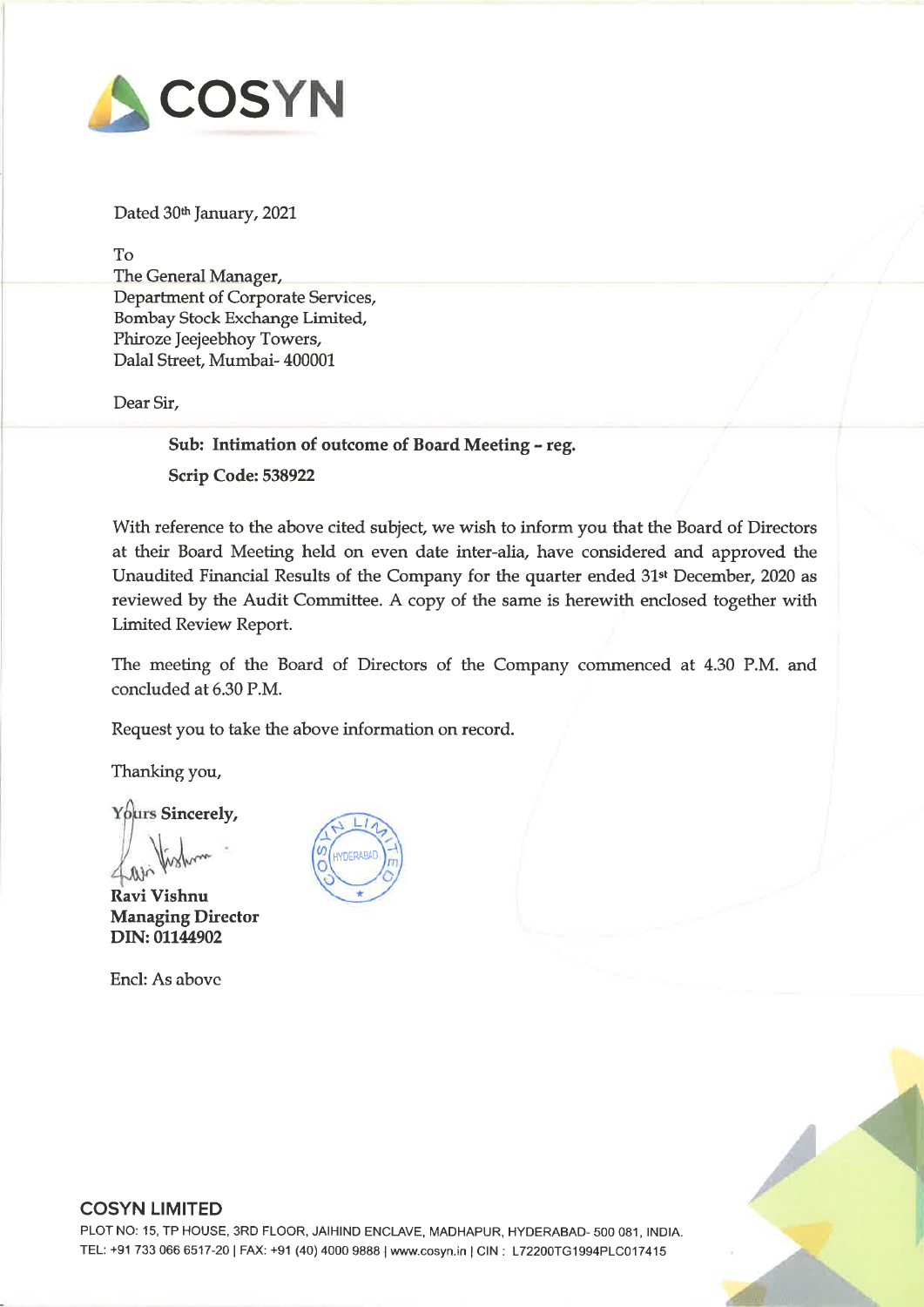### SURYANARAYANA & SURESH Chartered Accountants



Flat # C2, Millenium House, # 8-2-601/B Road No. 10. Near Zaheer Nagar Cross Road. Banjara Hills. Hyderabad - <sup>500</sup> 034, (/) 040-23386783 <sup>I</sup> 23386784 1BJ:suryanarayanasuresh@gmai1.com

Independent Auditor's Review Report on the Quarterly Unaudited Standalone Financial Results of the Company Pursuant to the Regulation 33 of the SEBI (Listing Obligations and Disclosure Requirements) Regulations, 2015 as amended

Review Report to The Board of Directors COSYN LIMITED

We have reviewed the accompanying statement of unaudited standalone financial results of Cosyn Limited ("the Company"), for the quarter ended 31st December <sup>2020</sup> ("the statement"), attached herewith, being submitted by the company pursuan<sup>t</sup> to the requirements of Regulation <sup>33</sup> of the SEBI (Listing Obligations and Disclosure Requirements) Regulations, <sup>2015</sup> as amended (the "Listing Regulations").

This statement which is the responsibility of the Company's Management and approve<sup>d</sup> by the Company's Board of Directors, has been prepare<sup>d</sup> in accordance with the recognition and measurement principles laid down in the Indian Accounting Standard <sup>34</sup> (Ind AS 34) "Interim Financial Reporting" prescribed under section <sup>133</sup> of the Companies Act, <sup>2013</sup> as amended, read with relevant rules issued there under and other accounting principles generally accepted in India. Our responsibility is to express conclusion on the Statements based on our review.

We conducted our review of the Statement in accordance with the Standard on Review Engagement (SRE) 2410, "Review of Interim Financial information performed by Independent Auditor of Entity" issued by the Institute of Chartered Accountants of India. This standard requires that we <sup>p</sup>lan and perform the review to obtain moderate assurance as to whether the Statements is free of material misstatement <sup>A</sup> review of the interim financial information consists of making inquires primarily of persons responsible for financial and accounting mattes, and applying analytical and other review procedures. <sup>A</sup> review is substantially less in scope than an audit conducted in accordance with Standards on Auditing and consequently does not enable us to obtain assurance that we would become aware of all significant matters that might be identified in an audit Accordingly we do not express an audit opinion.

Based on our review conducted as above, nothing has come to our attention that causes us to believe that the accompanying statement, prepared in accordance with the recognition and measurement principles laid down in the aforesaid Indian Accounting standards ("Ind AS") specified under Section <sup>133</sup> of Companies Act, <sup>2013</sup> as amended, read with relevant rules issued there under and other accounting principles generally accepted in India, has not disclosed the information required to be disclosed in terms of the Listing Regulations, including the manner in which it is to be disclosed, or that it contains any material misstatement.

Place: Hyderabad Date: 30.01.2021

For Suryanarayana & Suresh. Chartered Accountants Reg. No.006631S

*Rafid* **Partner** M. No. 227679

UDIN: 21227679AAAAAW9834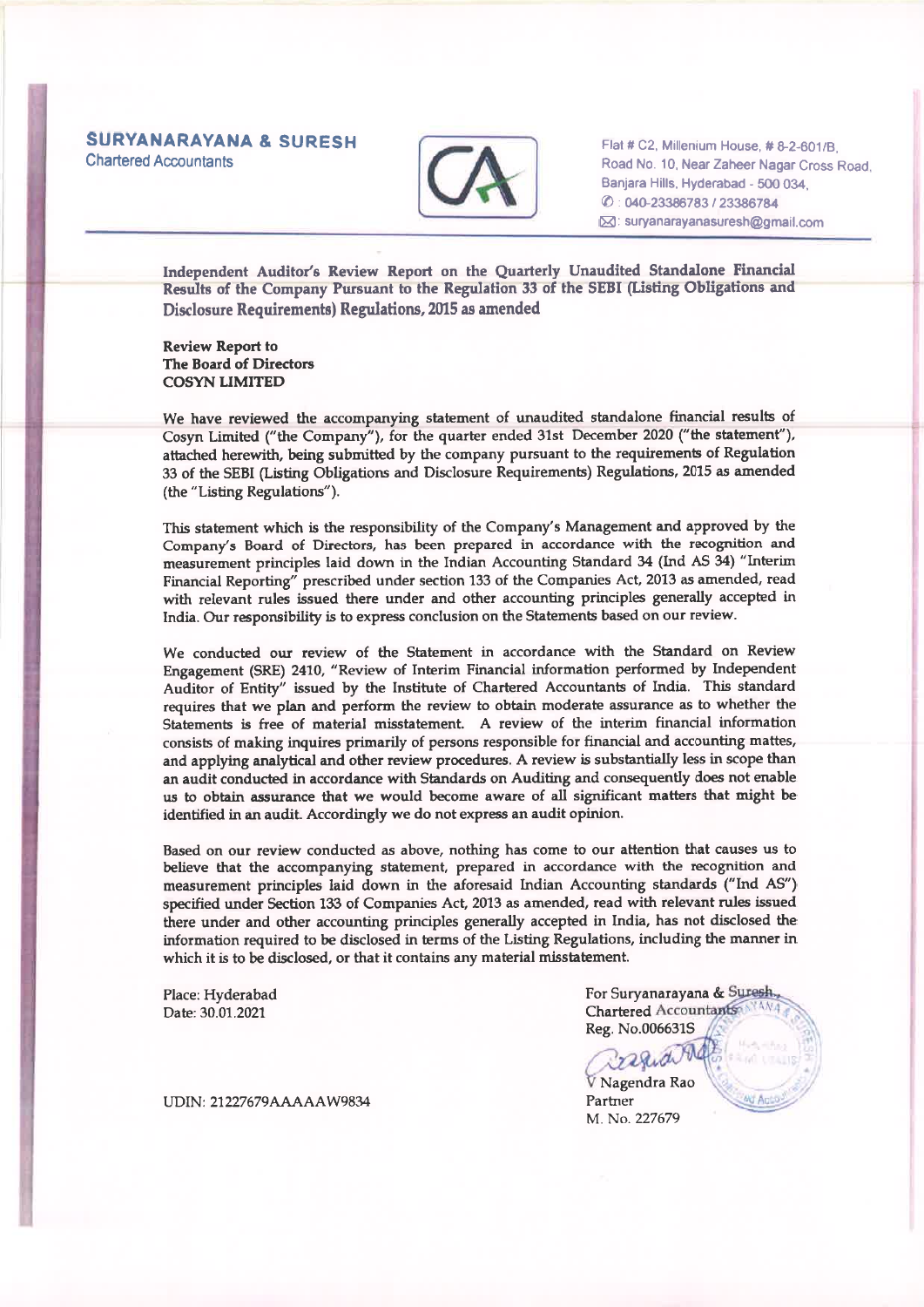

## STATEMENT OF STANDALONE UNAUDITED FINANCIAL RESULTS FOR THE QUARTER AND NINE MONTHS ENDED 31ST DECEMBER, 2020

|        | (Rupees in lakhs)                                                                                        |                      |            |            |                          |            |                |  |  |
|--------|----------------------------------------------------------------------------------------------------------|----------------------|------------|------------|--------------------------|------------|----------------|--|--|
|        | <b>Particulars</b>                                                                                       | <b>Unaudited</b>     |            |            |                          |            | <b>Audited</b> |  |  |
| S.No   |                                                                                                          | <b>Quarter Ended</b> |            |            | <b>Nine Months Ended</b> |            | Year ended     |  |  |
|        |                                                                                                          | 31.12.2020           | 30.09.2020 | 31.12.2019 | 31.12.2020               | 31.12.2019 | 31.03.2020     |  |  |
|        | Revenue from Operations (Net)                                                                            | 322.11               | 658.77     | 611.15     | 1,668.18                 | 2,244.98   | 2,989.83       |  |  |
| H      | Other Income                                                                                             | 7.37                 | 6.49       | 7.88       | 20.02                    | 21.59      | 32.92          |  |  |
| III    | Total Income (1+II)                                                                                      | 329.48               | 665.26     | 619.03     | 1,688.20                 | 2,266.57   | 3,022.75       |  |  |
| ĪV.    | <b>Expenses</b>                                                                                          |                      |            |            |                          |            |                |  |  |
|        | a) Cost of Materials Consumed                                                                            | 16.15                | 20.08      | 19.92      | 56.26                    | 67.10      | 92.01          |  |  |
|        | b) Operating Expenses                                                                                    | 31.35                | 51.21      | 11.16      | 133.44                   | 55.10      | 287.15         |  |  |
|        | c) Change in Inventories of Finished Goods, Work-in-Progress and<br>Stock-in-Trade                       | 5,55                 | 102.54     | (141.44)   | 219.81                   | (134.53)   | (322.81)       |  |  |
|        | d) Employee benefits expense                                                                             | 177.10               | 376.62     | 532.47     | 963.81                   | 1,641,33   | 2,198.62       |  |  |
|        | e) Finance costs                                                                                         | 3.32                 | 5.13       | 11.45      | 12.77                    | 40.96      | 49.54          |  |  |
|        | f) Depreciation & Ammortisation expenses                                                                 | 60.20                | 57.50      | 67.09      | 174.81                   | 195.89     | 263.82         |  |  |
|        | g) Other expenses                                                                                        | 35.20                | 56.64      | 43.11      | 172.56                   | 186.87     | 217.05         |  |  |
|        | <b>Total Expenses</b>                                                                                    | 328.87               | 669.72     | 543.76     | 1,733.46                 | 2,052.72   | 2,785.38       |  |  |
| $\vee$ | Profit/(Loss) before Exceptional items and Tax ( III - IV )                                              | 0.61                 | (4.46)     | 75.27      | (45.26)                  | 213.85     | 237.37         |  |  |
| $\vee$ | <b>Exceptional items</b>                                                                                 |                      |            |            |                          |            |                |  |  |
| VII    | Profit/(Loss) before tax (V - VI)                                                                        | 0.61                 | (4.46)     | 75.27      | (45.26)                  | 213.85     | 237.37         |  |  |
| VIII   | Tax expense                                                                                              |                      |            |            |                          |            |                |  |  |
|        | a) Current Tax                                                                                           | $\blacksquare$       | ×          | 21.45      |                          | 60.00      | 63.48          |  |  |
|        | b) Deferred Tax Liability / (Asset)                                                                      | (3.79)               | (5.70)     | (24.49)    | 8.37                     | (0.46)     | (14.10)        |  |  |
|        | <b>Total Tax Expense (VIII)</b>                                                                          | (3.79)               | (5.70)     | (3.04)     | 8.37                     | 59.54      | 49.38          |  |  |
| IX     | Profit/(Loss) for the period (VII-VIII)                                                                  | 4.40                 | 1.24       | 78.31      | (53.63)                  | 154.31     | 187.99         |  |  |
| X      | Other Comprehensive Income                                                                               |                      |            |            |                          |            |                |  |  |
|        | a) items that will not be reclassified to Profit or Loss. Re-<br>measurement of the defined obligations. |                      |            |            |                          | ۰          | ÷,             |  |  |
|        | b) items that will be reclassified to Profit or Loss                                                     |                      |            |            |                          |            |                |  |  |
| XI     | Total Comprehensive Income for the Period (IX-X)                                                         | 4.40                 | 1.24       | 78.31      | (53.63)                  | 154.31     | 187.99         |  |  |
| XII    | Paid-up Equity Share Capital                                                                             | 750.00               | 750.00     | 750.00     | 750.00                   | 750,00     | 750.00         |  |  |
|        | (Face value of Rs 10/- per share)                                                                        |                      |            |            |                          |            |                |  |  |
| XIII.  | Earnings/(Loss) per share (of Rs 10/-each) (not annualised)                                              |                      |            |            |                          |            |                |  |  |
|        | a) Basic                                                                                                 | 0.06                 | 0.02       | 1.04       | (0.72)                   | 2.06       | 2.51           |  |  |
|        | b) Diluted                                                                                               | 0.06                 | 0.02       | 1.04       | (0.72)                   | 2.06       | 2.51           |  |  |
|        | Notae to the Standalone Eineneial Penulter                                                               |                      |            |            |                          |            |                |  |  |

inancial Resul<mark>ts:</mark>

The above Financial Results for the quarter ended 31st December, 2020 have been reviewed by the Audit Committee and approved by the Board of 1 Directors of the Company at their meeting held on 30th January, 2021.

The Statutory Auditors have conducted Limited Review of accounts for the aforesaid period.  $\overline{2}$ 

The Company is engaged in providing Information Technology Services which in the context of Ind AS 108, operating segment specified Under Section 133  $\overline{\mathbf{3}}$ of the Companies Act, 2013 is considered as a single business segment.

Keeping in view of current business scenario, the Executive Directors have opted for a 30% wage cut w.e.f 01.01.2021.  $\overline{\mathbf{4}}$ 

 $\overline{\mathbf{5}}$ Previous year figures are regrouped and reclassified wherever necessary.

For and on behalf of Board of Directors

DIN: 01144902

Ravi Vishnu **Managing Director** 





#### **COSYN LIMITED**

Place: Hyderabad Date: 30.01.2021

> PLOT NO: 15, TP HOUSE, 3RD FLOOR, JAIHIND ENCLAVE, MADHAPUR, HYDERABAD- 500 081, INDIA. TEL: +91 733 066 6517-20 | FAX: +91 (40) 4000 9888 | www.cosyn.in | CIN: L72200TG1994PLC017415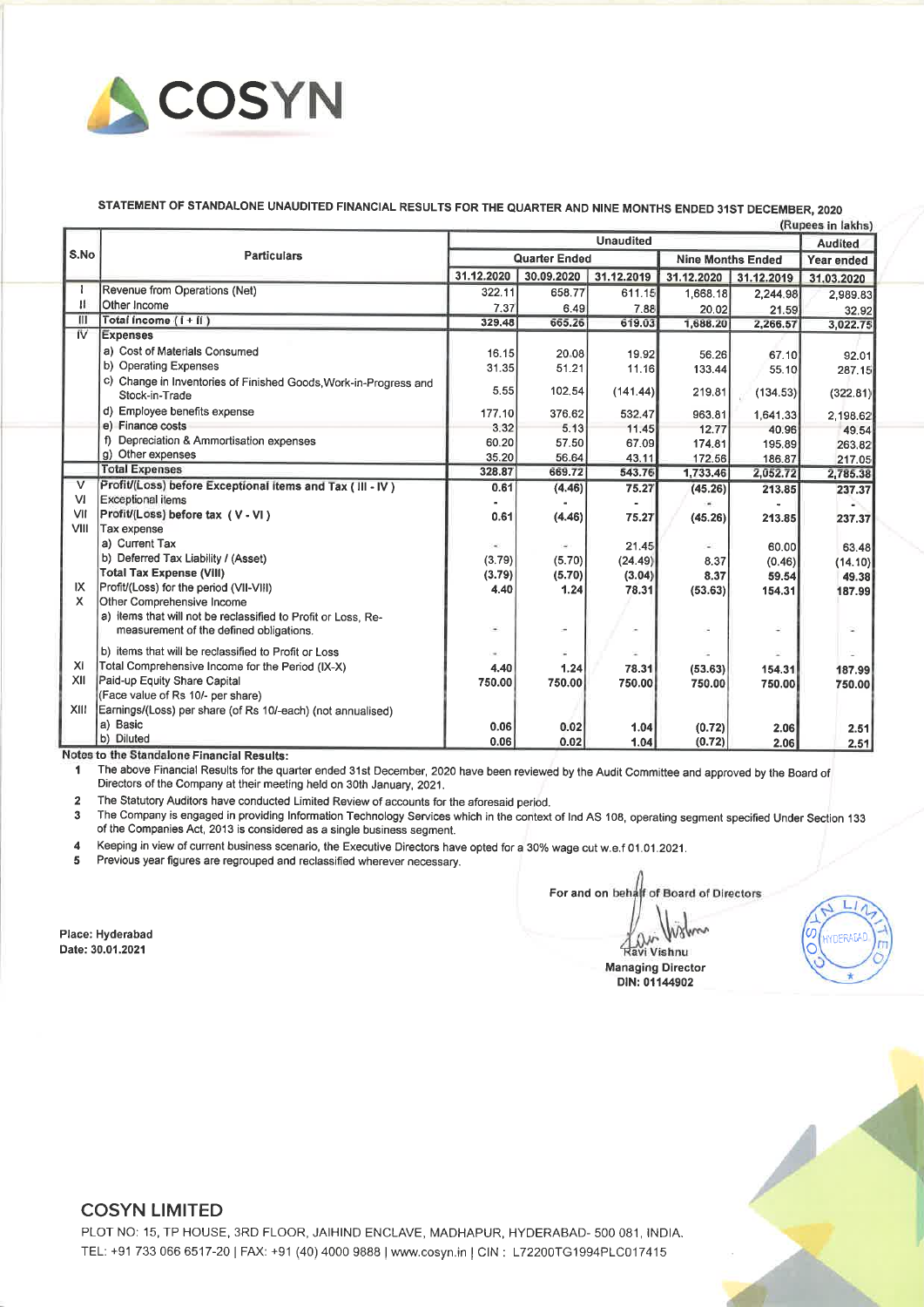SURYANARAYANA & SURESH Chartered Accountai



Flat # C2, Millenium House, # 8-2-601/B. Road No 10, Near Zaheer Nagar Cross Road, Banjara Hills. Hyderabad - <sup>500</sup> 034, (f) : 040-23386783 <sup>I</sup> <sup>23386784</sup> 121: suryanarayanasuresh@gmail.com

Independent Auditor's Review Report on review of Interim Consolidated Financial Results

To the Board of Directors of Cosyn Limited

1. We have reviewed the accompanying Statement of Unaudited Consolidated Financial results referred to as "the Group") for the quarter ended 31st December, 2020 (the "statement"), being<br>submitted by the parent pursuant to the requirement of Regulation 33 of the SEBI (Listing<br>Obligations and Disclosure Requiremen

2. 'Ibis statement is the responsibility of the Parent's Management and has been approve<sup>d</sup> by the Parent's Board of Directors, has been prepare<sup>d</sup> in accordance with the recognition and measurement principles laid down in Indian Accounting Standard <sup>34</sup> "Interim Financial Reporting", prescribed under Section <sup>133</sup> of the Companies Act, <sup>2013</sup> and other accounting principles generally accepted in India. Our responsibility is to express <sup>a</sup> conclusion on the statement based on our review.

3. We conducted our review of the Statement in accordance with the Standard on Review Engagement (SRE) 2410, Review of Interim Financial information performed by the Independent Auditor of the Entity, issued by Institute of Chartered Accountants of India. <sup>A</sup> review of interim financial information consists of making inquiries, primarily of persons responsible for financial and accounting matters, and applying analytical and other review procedures. <sup>A</sup> review is substantially less in scope than an audit conducted in accordance with Standards on Auditing and consequently does not enable us to obtain assurance that we would become aware of all significant matters that might be identified in an audit. Accordingly, we do not express an audit opinion.

We also performed procedures in accordance with the circular issued by the SEBI under Regulation <sup>33</sup> (8) of the SEBI (Listing Obligations and Disclosure Requirements) Regulations, 2015, as amended, to the extent applicable.

4. The Statement includes the result of the following subsidiaries

a. M/s. Cosyn LLC b. M/s. WellToDesk Inc

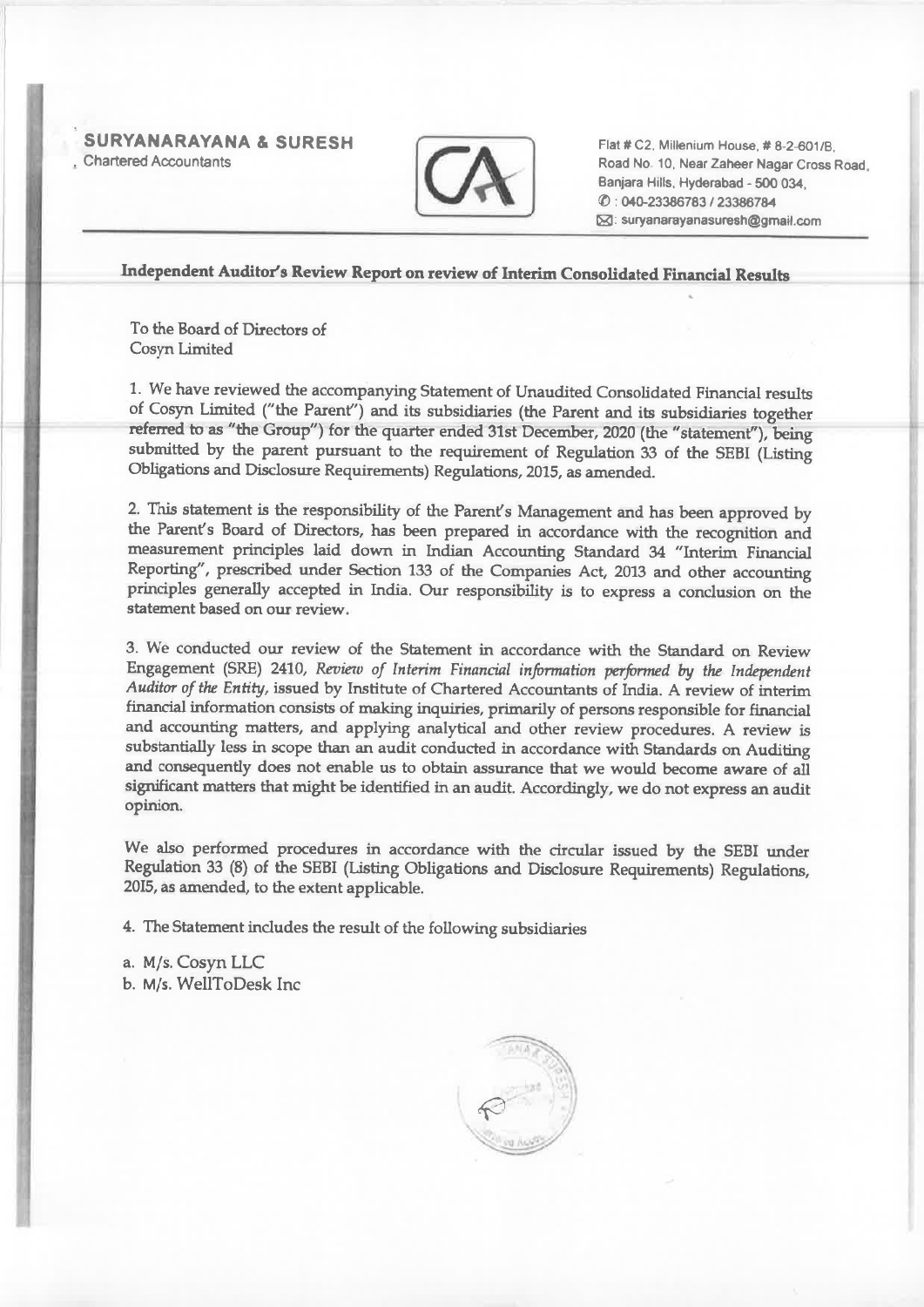#### SURYANARAYANA & SURESH Chartered Accountants



Flat# C2. Millenium House,# 8-2-601/8, Road No 10, Near Zaheer Nagar Cross Road Banjara Hills. Hyderabad - <sup>500</sup> 034, (l) • 04?23386783 / <sup>23386784</sup> ?: suryanarayanasuresh@gmail.com

5. Based on OW' review conducted and procedures performed as stated in paragrap<sup>h</sup> <sup>3</sup> above, nothing has come to our attention that causes us to believe that the accompanying Statement, prepared in accordance with the recognition and measurement principles laid down in the aforesaid Indian Accounting Standard and other accounting principles generally accepted in India, has not disclosed the information required to be disclosed in terms of Regulation <sup>33</sup> of the SEBI (Listing Obligations and Disclosure Requirements) Regulations, 2015, as amended, including the manner in which it is to be disclosed, or that it contains any material misstatement.

6. The consolidated unaudited financial results includes the interim financial statements/ financial information of above subsidiaries which have not been reviewed by their auditors, whose interim financial statements / financial information reflect total revenue of Rs. Nil total net profit after tax of Rs.(11.54) lakhs and total comprehensive income of Rs.(11.54) lakhs for the Quarter ended Decemer 31, 2020, as considered in the Statement. According to the information and explanations given to us by the Management, the interim financial statements / financial information is not material to the Group. Our Conclusion on the Statement is not modified in respec<sup>t</sup> of our reliance on the interim financial statements / financial information certified by the Management.

Place: Hyderabad Date: 30.01.2021

For Suryanarayana & Suresh., Chartered Accountants

Reg. No.0066319

V Nagendra Rac M. No. 227679

UDIN: 21227679AAAAAX2539 Partner